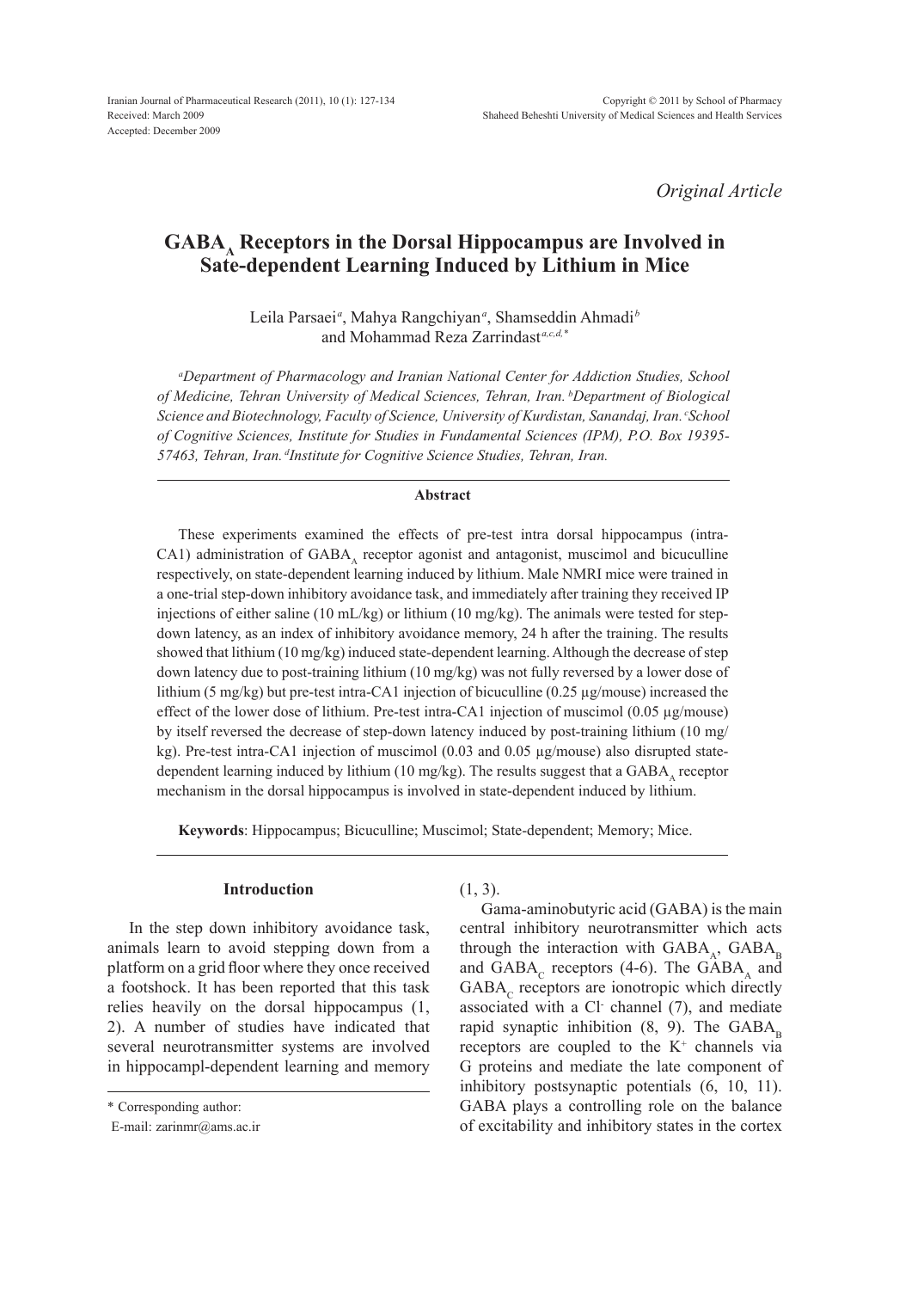and hippocampus (12). It has been reported that  $GABA_A$  receptors are responsible for mediating a wide range of activities, including anticonvulsant (13), sedation and hypnosis (14). It is also well known that the  $GABA<sub>A</sub>$  receptors affect learning and memory processes (15, 16).  $GABA<sub>A</sub>$  receptor agonists impair memory while their antagonists facilitate retrieval in different tasks (3, 15, 17-19).

Lithium has been used as an important mood stabilizing drug in the treatment of manicdepressive illness and can potentiate the effects of antidepressant drugs (20-22). In addition to its established role as a mood stabilizer, a neuroprotective (23, 24) and an antiapoptotic effect (25, 26) for lithium have been reported. Furthermore, clinical observations have suggested that lithium may exert adverse effects on memory. It has been reported that the drug treatment inhibited learning, memory, and speed of information processing in bipolar disorder patients and to some extent in control subjects (27-30). We have already reported a statedependent learning induced by lithium (31-33). We have also reported a possible involvement of nitric oxide (31),  $\mu$ -opioid receptors (34) and dopaminergic system (32) in lithium-induced state-dependent learning. Considering role of the dorsal hippocampus in mediating inhibitory avoidance memory (1), and involvement of a GABA signaling in the effect of lithium (35), this study was conducted to understand the involvement of  $GABA_A$  receptors of the dorsal<br>hippocampus in state-dependent learning state-dependent learning induced by lithium.

#### **Experimental**

## *Materials*

#### *Drugs*

The drugs used in the present study were lithium chloride (Merck, Germany), muscimol (Tocris, UK), bicuculline (Sigma, St. Louis, CA, USA). All drugs were dissolved in sterile 0.9% saline, just before the experiment, except for bicuculline that was dissolved in one drop of glacial acetic acid and made up to a volume of 2 mL with sterile 0.9% saline and then diluted to the required volume. Muscimol and bicuculline were injected into the CA1 regions of the dorsal

hippocampi (intra-CA1) and lithium was injected intraperitoneally (IP). Control animals received either saline and/or vehicle.

# *Methods*

#### *Subjects*

Male albino NMRI mice (Pasteur Institute; Tehran, Iran) weighing 20-30 g were used. The animals were housed 10 per a Plexiglas cage and maintained in a room with controlled light/dark cycle (12/12 h with light beginning at 7:00 a.m.) and temperature ( $22 \pm 2$  °C), with free access to food and water. They were allowed to adapt to the laboratory conditions for at least one week before surgery. The experiments were carried out during the light phase of the photoperiod. Ten animals were used in each group of experiments and each animal was used once only. In this research, 25 groups were examined. The research adhered to the Principles of Laboratory Animal Care (NIH publication #85−23, revised in 1985)

## *Surgery and cannulae implantation*

Mice were anesthetized with intraperitoneal injection of ketamine/xylazine mixture (100 and 10 mg/kg, respectively), and placed in a stereotaxic frame (Stoelting Co. USA). The skin was incised and the skull was cleaned. Two 23 gauge guide cannulae were placed (bilaterally) 1 mm above the intended site of injection according to the atlas of Paxinos and Franklin (2001). Stereotaxic coordinates for the CA1 regions of the dorsal hippocampus were AP: -2 mm from bregma, L:  $\pm 1.6$  from the midline, and V: -1.5 mm from the skull surface. The guide cannulae were anchored to the skull by a jeweler's screw and dental cement, and then two stainless steel stylets (30-gauge) were inserted into the guide cannulae to keep them patent prior to injections. All animals were allowed one week to recover from the surgery.

#### *Intra-hippocampal microinjections*

For drug infusions, the animals were gently restrained by a hand; the stylets were removed from the guide cannulae and a 30-gauge injection needle was inserted (1 mm beyond the tip of the guide cannula). The injection solutions were administered in a total volume of 1 µL/mouse (0.5 µL/each side) over a 60 sec period followed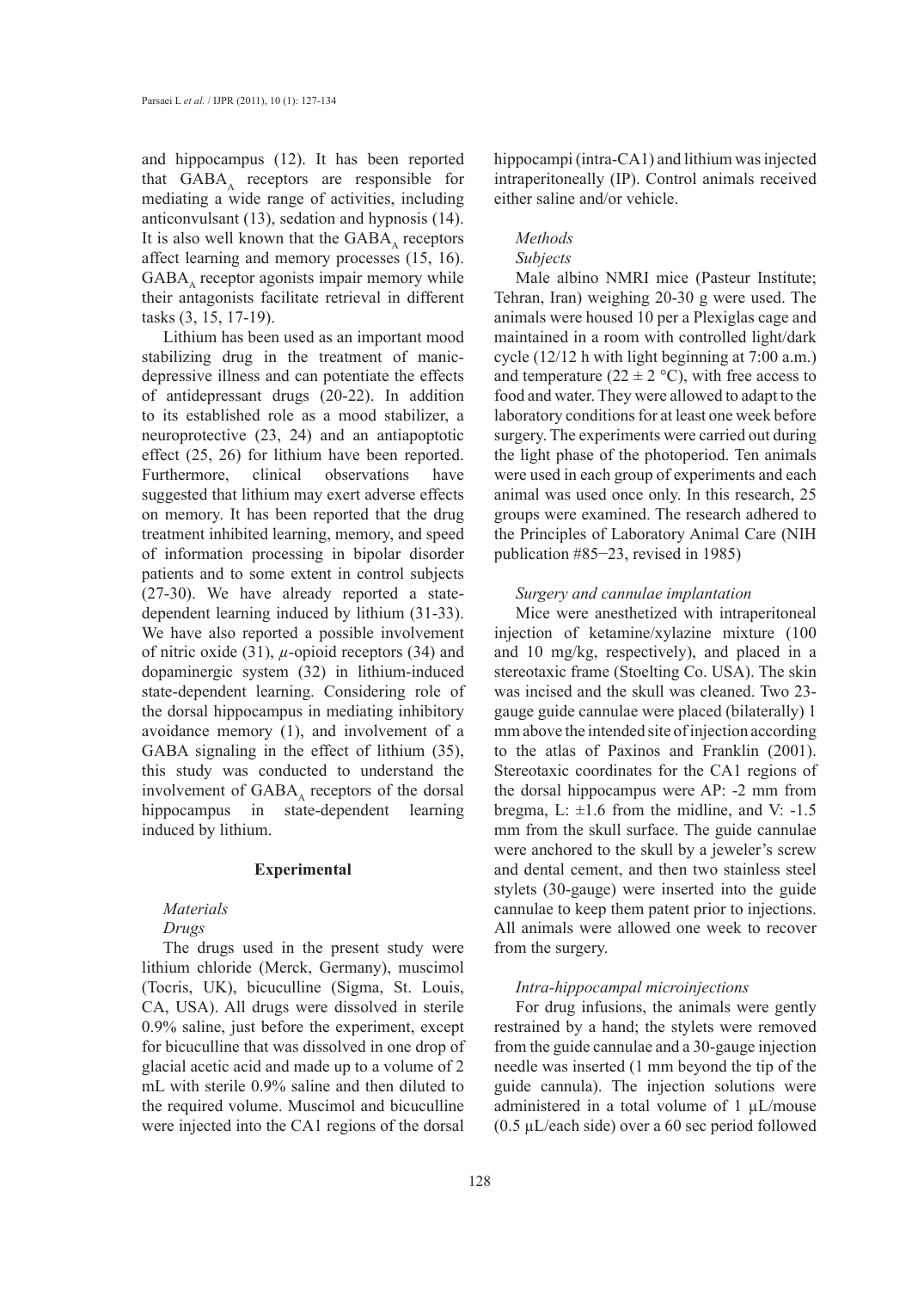by an additional 60 sec to facilitate the diffusion of the drugs from the tip of the guide cannula.

#### *Apparatus*

The inhibitory avoidance apparatus consisted of a wooden box  $(30\times30\times40)$  cm height). The floor of which was consisted of stainless steel rods (29 parallel rods, 0.3 cm in diameter, set 1 cm apart). A wooden platform  $(4\times4\times4$  cm) was set in the center of the grid floor. Intermittent electric shocks (1 Hz, 0.5 sec, 40 V DC) were delivered to the grid floor by an isolated stimulator (Grass S44, USA).

#### *Inhibitory avoidance task*

A single-trial step-down inhibitory avoidance task was used. Each mouse was gently placed on the wooden platform. When the mouse stepped down from the platform and placed all its four paws on the grid floor, the electric shock was delivered continuously for 15 sec. This training procedure was carried out between 9:00 and 13:00 h. Each mouse was placed on the platform again at 24 h after training and the step-down latency was recorded with a stopwatch as inhibitory avoidance memory. An upper cut-off time of 300 sec was set. The retention test was also carried out between 9:00 and 13:00 h.

## *Drug treatment*

Ten animals were used in each experimental group. In the experiments where animals received two injections, the control groups also received two saline or vehicle injections. The drug doses for lithium and  $GABA_A$  agents were selected according to pilot experiments and our previous studies (32-37).

## *Experiment 1*

In this experiment effects of post-training administration of lithium on inhibitory avoidance memory, and then effects of pre-test administration of lithium on memory impairment induced by lithium (10 mg/kg) given after training were examined. Four groups of Animals were used in this experiment. One group of animals received post-training and pre-test saline administration. The other groups received immediate post-training lithium (10 mg/kg), and on the test day they received saline or different doses of lithium (5 or 10 mg/kg, IP) 45 min prior to the test.

#### *Experiment 2*

This experiment examined effect of intra-CA1 administration of  $GABA_A$  receptor antagonist, bicuculline, on memory retrieval by the lower dose of lithium. Nine groups of animals were used in this experiment. One group received injections of saline (10 mL/kg) both post-training and pre-test. The other eight groups of animals received lithium (10 mg/kg) after training and divided in two sets with four groups. On the test day, the animals of the first set received saline (10 mL/kg) 45 min before testing plus intra-CA1 injections of vehicle or bicuculline (0.062, 0.125 or 0.25 µg/mouse) five min before testing. The animals of the second set received LiCl (5 mg/kg) 45 min before testing plus intra-CA1 injections of vehicle or bicuculline (0.062, 0.125 or 0.25 µg/mouse) five min prior to the test.

#### *Experiment 3*

This experiment examined effect of intra-CA1 administration of GABA $_{\text{A}}$  receptor agonist, muscimol, on memory retrieval by the lithium. Twelve groups of animals were used in this experiment. One group received injections of saline (10 mL/kg) both post-training and pretest. Three groups of the animals received posttraining saline, and on the test day they received muscimol (0.01, 0.03 or 0.06 µg/mouse, intra-CA1) five min prior to testing. The other eight groups of animals were received post-training lithium (10 mg/kg) and divided in two sets with four groups. On the test day, the animals of the first set received saline (10 mL/kg) 45 min before testing plus intra-CA1 injections of saline or muscimol  $(0.01, 0.03$  or  $0.06 \mu$ g/mouse) five min prior to testing. The animals of the second set received LiCl (10 mg/kg) 45 min before testing plus intra-CA1 injections of saline or muscimol  $(0.01, 0.03 \text{ or } 0.06 \text{ µg/mouse})$  five min before to the test.

## *Data analysis*

Because of the individual variations, the data were analyzed by one-way analysis of variance (ANOVA) for non-parametrical data (Kruskal-Wallis) followed by a two-tailed Mann-Whitney's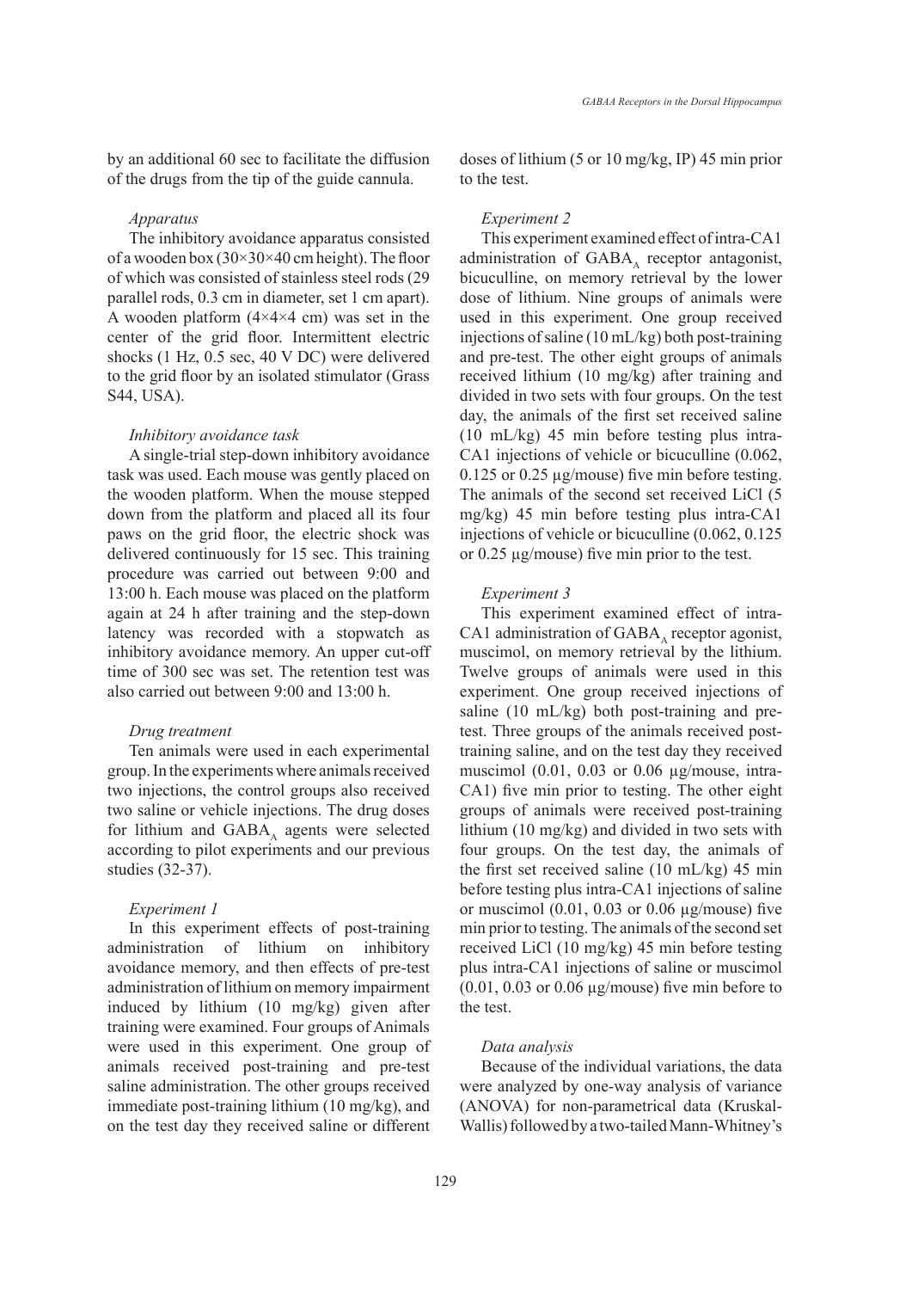

**Figure 1**  received post-training injection of lithium (10 mg/kg). On the **Figure 1.** The effects of post-training and pre-test administration of lithium on step-down latency. Four groups of animals were used in this experiment. One group of animals received post-training and pre-rest injections of saline. The other groups test day, one group of these animals received saline and the other two groups received lithium (5 or 10 mg/kg, IP), 45 min before testing. Each bar represents the median±quartiles for 10 animals.  $++p < 0.001$  compared to saline-saline group. \*\* p < 0.01 compared to lithium-saline group.

U-test. Then, Holmes Sequential Bonferroni correction was done for paired comparisons. The step-down latencies (as an index of inhibitory avoidance memory) for each experimental group were expressed as the median  $\pm$  quartiles. In all statistical evaluations,  $p < 0.05$  was used as the criterion for statistical significance.

## **Results**

## *State-dependent learning induced by lithium*

As shown in Figure 1, post-training administration of lithium (10 mg/kg) decreased the step-down latency on the test day compared with saline-treated animals, and the decrease in the step-down latency due to post-training lithium was fully or partly reversed by pre-test administration of the drug [Kruskal–Wallis nonparametric ANOVA,  $H(3) = 17.97$ ,  $p < 0.001$ ]; suggesting state-dependent learning induced by lithium (Figure 1)

*Effect of pre-test intra-CA1 injections of bicuculline on reversal of state-dependent learning by a lower dose of lithium*

The result of experiment 2 showed that pretest administration of a lower dose of lithium (5 mg/kg) in combination with different doses of intra-CA1 administration of bicuculline (0.062, 0.125 and 0.25 µg/mouse) increased the step-down latency compared to the control group [Kruskal–Wallis non-parametric ANOVA,  $H(8) = 29.92$ ,  $p < 0.001$ ]. Post-hoc analysis revealed that bicuculline at dose of 0.25 µg/ mouse increased the effect of pre-test lithium (5 mg/kg) on reversal of step-down latency (Figure 2).

# *Effect of muscimol on state-dependent learning induced by lithium*

The result of experiment 3 revealed that pre-test administration of muscimol had no significant effect on step-down latency of posttraining saline treated animals. On the other hand, although muscimol (0.06 µg/mouse) reversed the decrease of step-down latency induced by post-training lithium (10 mg/kg), but it disrupted reversal effect of pre-test lithium (10 mg/kg) on state-dependent learning [Kruskal–Wallis nonparametric ANOVA,  $H(11) = 41.47$ ,  $p < 0.001$ (Figure 3).

#### **Discussion**

Consistent with our previous studies (31, 34), the present data showed that post-training administration of lithium decreased step-down latency of inhibitory avoidance task in mice, which was fully or partly reversed by pretest administration of the drug. This effect of lithium on the step-down latency seems to be due to state-dependent learning (31-34). In statedependent learning when pre- or post-training administration of a drug decreases memory for a task, administration of the drug prior to testing reinstates the memory for the task (38-40). Statedependent learning has been reported for many drugs and hormones (41-44). With the idea of state-dependent learning, in animals which received post-training lithium and pre-test saline in the present study, the decrease of the step-down latency may be due to this fact that the animals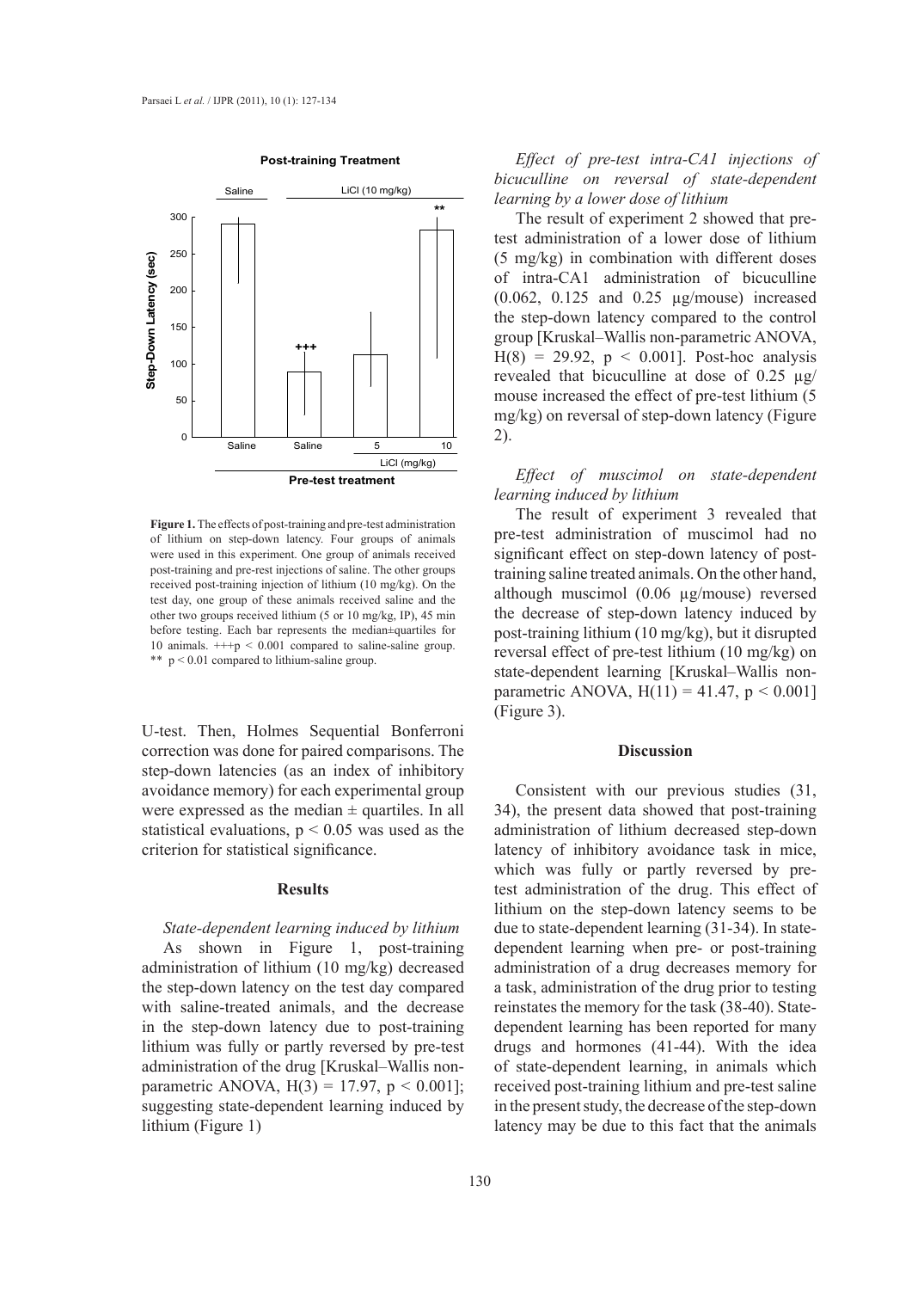

**Post-training treatment**

**Pre-test tereatment**

groups of animals received lithium (10 mg/kg) after training and divided in two sets each with four groups. On the test day, the animals  $\frac{1}{2}$ **Figure 2.** The effects of intra-CA1 administration of bicuculline, on memory retrieval by the lower dose of lithium. Nine groups of animals were used in this experiment. One group received injections of saline (10 mL/kg) both post-training and pre-test. The other eight of the first set received saline (10 mL/kg) 45 min before testing plus intra-CA1 injections of vehicle or bicuculline (0.062, 0.125 or 0.25 µg/mouse) five min before testing. The animals of the second set received LiCl (5 mg/kg) 45 min before testing plus intra-CA1 injections of vehicle or bicuculline (0.062, 0.125 or 0.25 µg/mouse) five min prior to the test. +p < 0.05 and +++p < 0.001 compared to saline-saline group.  $*p < 0.05$  compared to lithium-vehicle+lithium) group.

did not receive lithium before the test. However, the exact mechanism of state-dependent learning induced by drugs, including lithium, will require more investigations.

It has been reported that lithium which is used in treatment of bipolar disorders may increase GABA signaling (35). On the other hand, several lines of experimental data indicate that  $GABA<sub>A</sub>$  receptors are involved in learning and memory processes (3, 12, 45, 46). Therefore, in the present research we examined effects of intra-CA1 injections of the  $GABA<sub>A</sub>$  receptor agents on state-dependent learning induced by lithium. At first, we injected different doses of lithium with the  $GABA$  receptor antagonist and agonist (bicuculline and muscimol, respectively) and we observed that bicuculline and muscimol showed different effects by themselves and in combination with lithium.

The results of the present study showed that

intra-CA1 injections of the  $GABA<sub>A</sub>$  receptor antagonist, bicuculline before testing partly increased the effect of lower dose of lithium on reinstatement of the step-down latency. A positive effect for bicuculline on memory has been also reported in other studies. It has been reported that post-training administration of bicuculline increased memory retention in rat (46). Bicuculline, when administered into the amygdala after training, blocked benzodiazepineinduced amnesia (47). However, lower doses of bicuculline induced amnesia at both low and high footshock intensities (45).

The present results also revealed that in the post-training saline treated animals, intra-CA1 injections of the GABA, receptor agonist, muscimol before testing had no significant effect on the step-down latency. In the post-training lithium treated animals, pre-test intra-CA1 injection of muscimol reversed the decrease of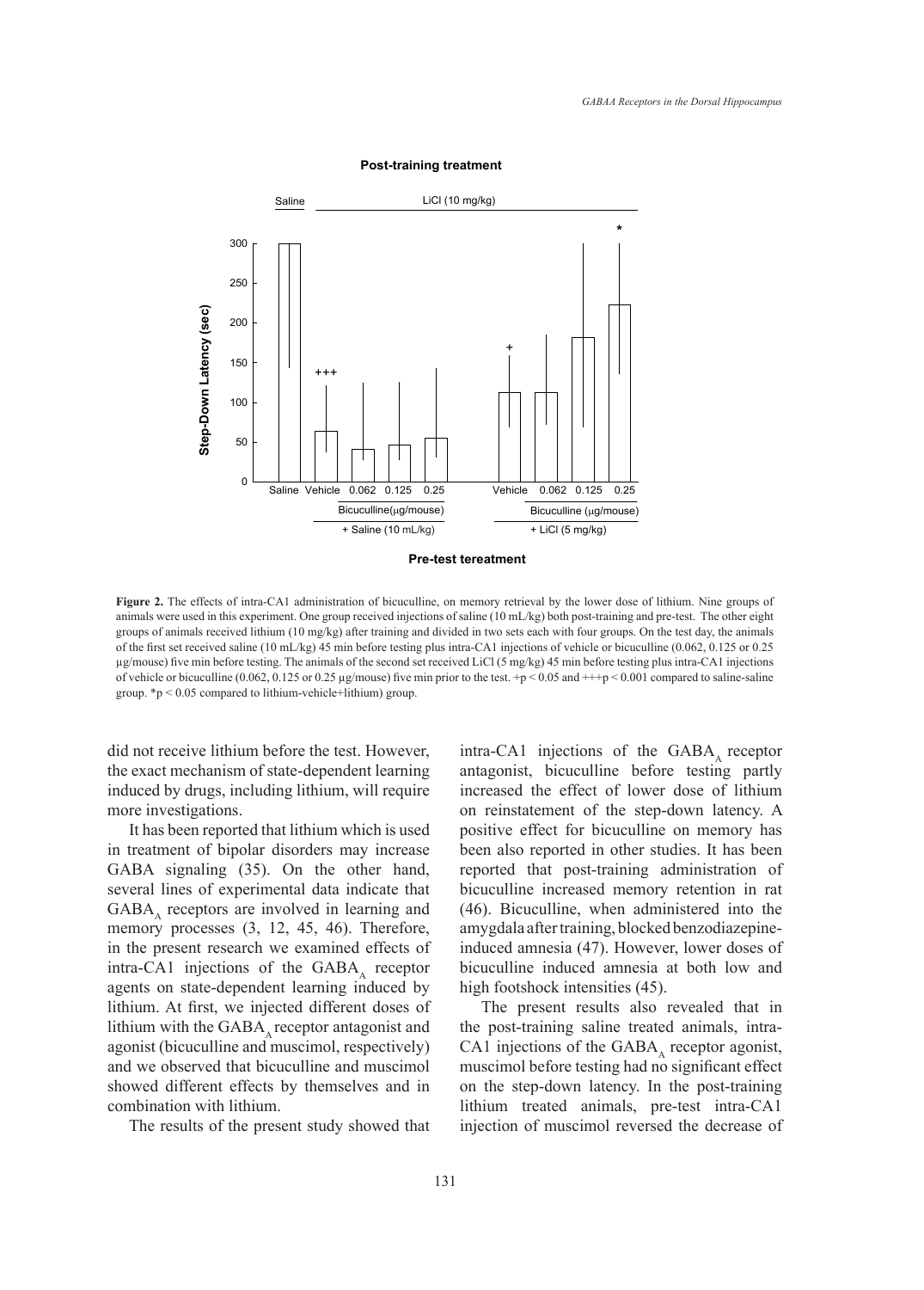

## **Post-Training Treatment**

**Pre-Test Treatment**

**Figure 3**  saline) group. \$\$ p < 0.01 and \$\$\$ p < 0.001 compared to lithium-(saline-lithium10 mg/kg) group. **Figure 3.** The effects of intra-CA1 administration of muscimol, on memory retrieval by lithium. Twelve groups of animals were used in this experiment. One group received injections of saline (10 mL/kg) both post-training and pre-test. Three groups of the animals received post-training saline and on the test day they received muscimol (0.01, 0.03 or 0.06 µg/mouse, intra-CA1) five min prior to testing. The other eight groups of animals received post-training lithium (10 mg/kg) On the test day, these eight groups divided in two sets of four groups and each four groups received intra-CA1 injections of saline or muscimol (0.01, 0.03 or 0.06 µg/mouse) plus either saline (10 mL/kg) or LiCl (10 mg/kg).  $+p < 0.01$  compared to saline-saline group. \* p < 0.05 and \*\* p < 0.01 compared to lithium-(saline-

step-down latency due to post-training lithium. However, pre-test intra-CA1 injection of the same dose of muscimol disrupted state-dependent learning induced by lithium.

It has been also shown that post-training intrahippocampal injection of muscimol decreased memory retention of inhibitory avoidance in rats dose-dependently (46). The impairment and enhancement of retention of an inhibitory avoidance task by muscimol and bicuculline, respectively, was blocked in animals with amygdala and dorsal hippocampus lesions (48). It has been reported that amygdaloid GABA neurotransmission or mRNA transcription controls footshock-associated fear using a fear passive avoidance task (49). Unilateral microinjection of midazolam into the basolateral amygdala (via a GABAergic mechanism) reduced avoidance responses (50). The above cited data may further support that the  $GABA$ .

receptors in the hippocampus are important for inhibitory avoidance memory. It has been reported that immediate post-training systemic injections of bicuculline improved and muscimol impaired retention of inhibitory avoidance task in CD1 mice, which did not reversed by pre-test administration of the same drugs (51). According to the present results and the above cited data it seems that the effects of post-training administration of bicuculline and muscimol on retention are not state dependence.

Taken together our results about effects of bicuculline and muscimol on inhibitory avoidance memory are consistent with other reports that bicuculline showed a positive effect but muscimol induced a negative effect. Since pre-test administration of bicuculline into the CA1 region of the hippocampus could increase the effect of pre-test lithium on reversal of memory, one may propose that sate-dependent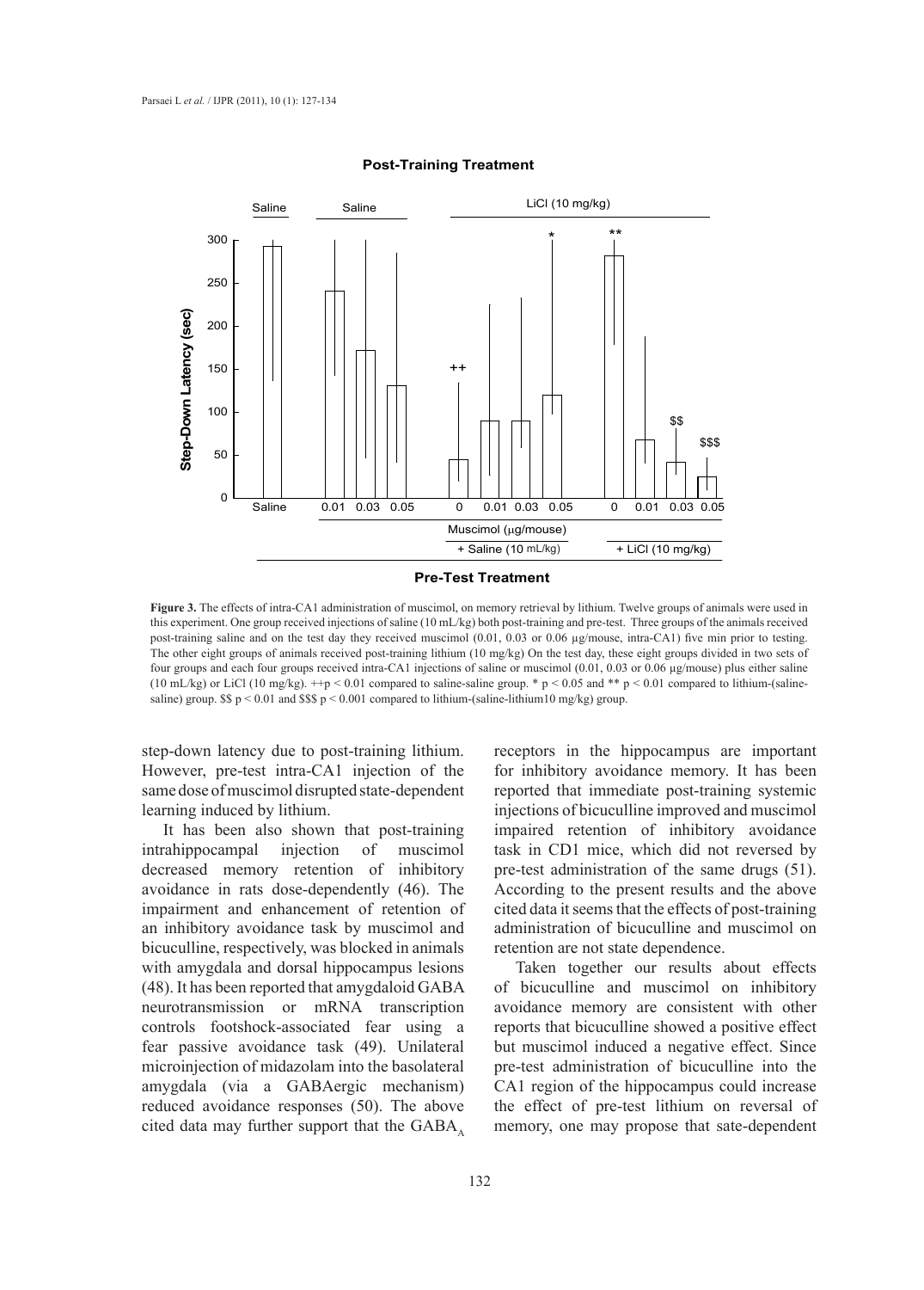learning induced by lithium to be dependent at least partly on a GABAergic mechanism in the hippocampus. In addition, state-dependent learning induced by lithium disrupted due to pretest injections of muscimol which may further support the involvement of  $GABA<sub>A</sub>$  receptors of the hippocampus in effects of lithium on inhibitory avoidance memory.

#### **References**

- Izquierdo I, Bevilaqua LR, Rossato JI, Bonini JS, (1) Medina JH and Cammarota M. Different molecular cascades in different sites of the brain control memory consolidation*. Trends Neurosci.* (2006) 29: 496-505.
- (2) Izquierdo I and Medina JH. Memory formation: the sequence of biochemical events in the hippocampus and its connection to activity in other brain structures*. Neurobiol. Learn. Mem.* (1997) 68: 285-316.
- Etemadi L, Sahraei H, Ghoshooni H, Oryan S, Eidi M (3) and Eidi A. The effect of  $\mathbf{GABA}_\mathtt{B}$  receptor activation within the ventral tegmental area on morphine-induced incentive sensitization in female rats. *Iranian J. Pharm. Res.* (2004) Suppl. 1: 32
- Hill DR and Bowery NG. 3H-baclofen and 3H-GABA (4) bind to bicuculline-insensitive GABA B sites in rat brain*. Nature* (1981) 290: 149-52.
- Lobo IA and Harris RA. GABA(A) receptors and (5) alcohol*. Pharmacol. Biochem. Behav.* (2008) 90: 90-4.
- (6) Bormann J. Electrophysiology of  $GABA_A$  and  $GABA_B$ receptor subtypes*. Trends Neurosci.* (1988) 11: 112-6.
- Bormann J. The 'ABC' of GABA receptors*. Trends*  (7) *Pharmacol. Sci.* (2000) 21: 16-9.
- McDonald BJ and Moss SJ. Differential (8) phosphorylation of intracellular domains of gammaaminobutyric acid type A receptor subunits by calcium/ calmodulin type 2-dependent protein kinase and cGMP-dependent protein kinase*. J. Biol. Chem.* (1994) 269: 18111-7.
- (9) Benke D, Honer M, Michel C, Bettler B and Mohler H. gamma-aminobutyric acid type B receptor splice variant proteins GBR1a and GBR1b are both associated with GBR2 in situ and display differential regional and subcellular distribution*. J. Biol. Chem.* (1999) 274: 27323-30.
- (10) Nicoll RA, Malenka RC and Kauer JA. Functional comparison of neurotransmitter receptor subtypes in mammalian central nervous system*. Physiol. Rev.* (1990) 70: 513-65.
- (11) Thompson SM. Modulation of inhibitory synaptic transmission in the hippocampus*. Prog. Neurobiol.* (1994) 42: 575-609.
- (12) Paulsen O and Moser EI. A model of hippocampal memory encoding and retrieval: GABAergic control of synaptic plasticity*. Trends Neurosci.* (1998) 21: 273-8.
- $(13)$  Sperk G, Furtinger S, Schwarzer C and Pirker S. GABA and its receptors in epilepsy*. Adv. Exp. Med.*

*Biol.* (2004) 548: 92-103.

- $(14)$  Lu J and Greco MA. Sleep circuitry and the hypnotic mechanism of GABAA drugs*. J. Clin. Sleep Med.* (2006) 2: S19-26.
- (15) Castellano C and McGaugh JL. Retention enhancement with post-training picrotoxin: lack of state dependency*. Behav. Neural. Biol.* (1989) 51: 165-70.
- Ganjkhani M, Hatam M, Oliveira CVR, Ciriello J. (16) GABAergic receptors in rostral ventrolateral medulla mediates the cardiovascular responses to activation of bed nucleus of the stria terminalis in the female rat. *Iranian J. Pharm. Res.* (2004) Suppl. 1: 77.
- Brioni JD and McGaugh JL. Post-training administration (17) of GABAergic antagonists enhances retention of aversively motivated tasks*. Psychopharmacology (Berl)* (1988) 96: 505-10.
- (18) Castellano C, Brioni JD, Nagahara AH and McGaugh JL. Post-training systemic and intra-amygdala administration of the GABA-B agonist baclofen impairs retention*. Behav. Neural. Biol.* (1989) 52: 170-9.
- (19) Chapouthier G. From the search for a molecular code of memory to the role of neurotransmitters: a historical perspective*. Neural Plast.* (2004) 11: 151-8.
- (20) Nierenberg AA, Price LH, Charney DS and Heninger GR. After lithium augmentation: a retrospective follow-up of patients with antidepressant-refractory depression*. J. Affect. Disord.* (1990) 18: 167-75.
- (21) Prien RF, Kupfer DJ, Mansky PA, Small JG, Tuason VB, Voss CB and Johnson WE. Drug therapy in the prevention of recurrences in unipolar and bipolar affective disorders. Report of the NIMH Collaborative Study Group comparing lithium carbonate, imipramine, and a lithium carbonate-imipramine combination*. Arch. Gen. Psychiatry* (1984) 41: 1096-104.
- $(22)$  Schou M. Lithium in psychiatric therapy and prophylaxis*. J. Psychiatr. Res.* (1968) 6: 67-95.
- (23) Chen G, Zeng WZ, Yuan PX, Huang LD, Jiang YM, Zhao ZH and Manji HK. The mood-stabilizing agents lithium and valproate robustly increase the levels of the neuroprotective protein bcl-2 in the CNS*. J. Neurochem.* (1999) 72: 879-82.
- (24) Chuang DM. Neuroprotective and neurotrophic actions of the mood stabilizer lithium: can it be used to treat neurodegenerative diseases? *Crit. Rev. Neurobiol.* (2004) 16: 83-90.
- (25) Chuang DM. The antiapoptotic actions of mood stabilizers: molecular mechanisms and therapeutic potentials*. Ann. N. Y. Acad. Sci.* (2005) 1053: 195-204.
- (26) Nonaka S, Katsube N and Chuang DM. Lithium protects rat cerebellar granule cells against apoptosis induced by anticonvulsants, phenytoin and carbamazepine*. J. Pharmacol. Exp. Ther.* (1998) 286: 539-47.
- (27) Honig A, Arts BM, Ponds RW and Riedel WJ. Lithium induced cognitive side-effects in bipolar disorder: a qualitative analysis and implications for daily practice*. Int. Clin. Psychopharmacol.* (1999) 14: 167-71.
- (28) Kocsis JH, Shaw ED, Stokes PE, Wilner P, Elliot AS, Sikes C, Myers B, Manevitz A and Parides M.